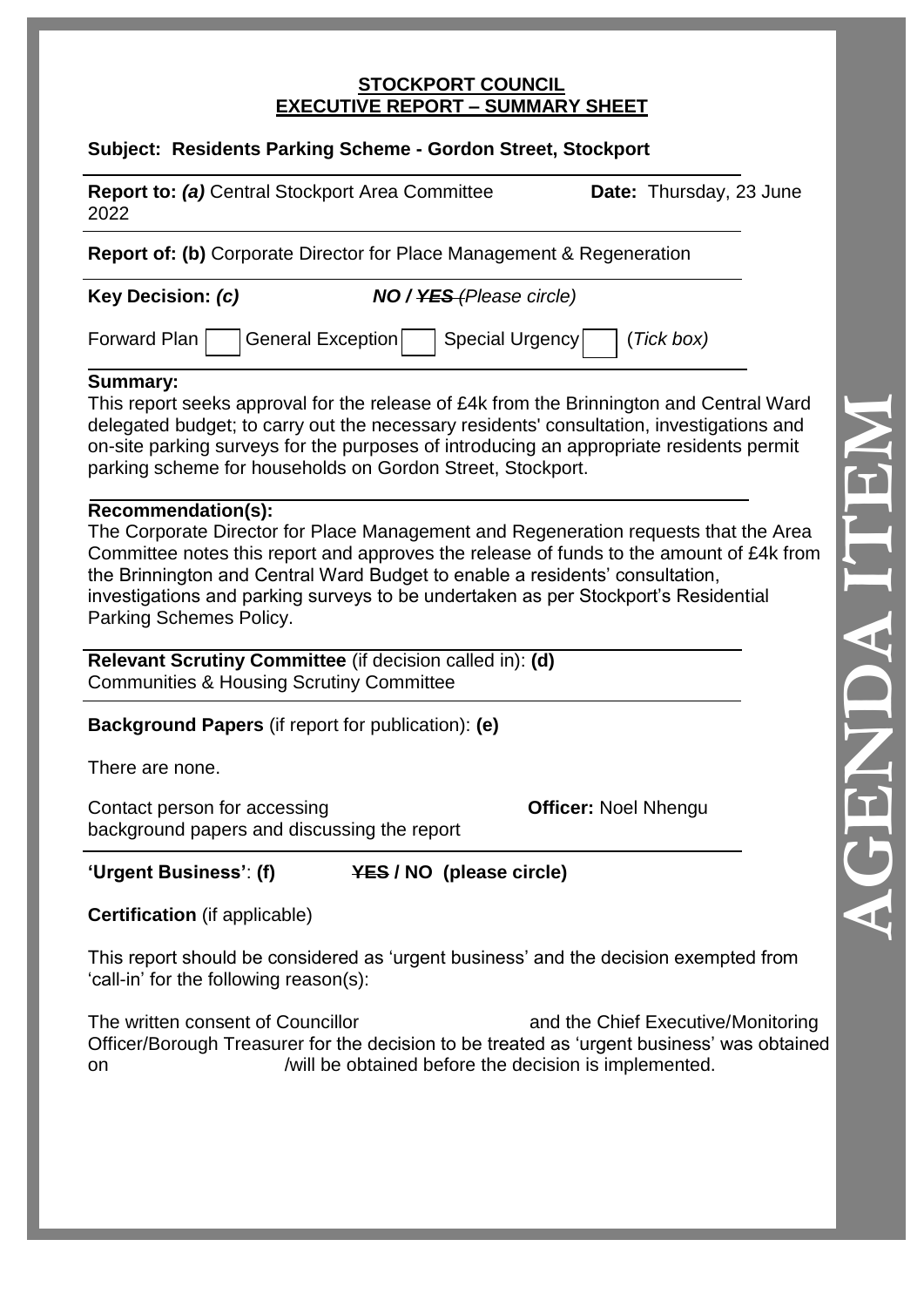### **Residents Parking Scheme - Gordon Street, Stockport**

Report of the Corporate Director for Place Management & Regeneration

### **1. INTRODUCTION AND PURPOSE OF REPORT**

1.1 This report seeks approval for the release of £4k from the Delegated Brinnington and Central Ward allocation of the Central Stockport Area Committee budget to carry out a residents' consultation exercise and further investigations relating to the introduction of a residents permit parking scheme on Gordon Street, Stockport.

### **2. BACKGROUND**

- 2.1. Ward Councillors have over a period of time received complaints and concerns from residential households on Gordon Street regarding long-stay non-resident parking on this road.
- 2.2. This parking, which is typically all-day during the working week is associated with motorists who work in the business units on Gordon Street and surrounding streets, along with the Town Centre nearby.
- 2.3. Ward Members have therefore requested that some form of permit parking measures be introduced on Gordon Street to alleviate the parking issues by enhancing the ability of residents to park near their properties.
- 2.4. In addition, Members have indicated that they would be willing to approve the release of the required funds above, to enable commencement of this work.
- 2.5. However, p note that a desktop parking study has not been undertaken in this instance as the road is dominated by business and industrial units in comparison to the residential households, and therefore there is a slight deviation from the policy.

# **3. PROPOSALS**

- 3.1. Stockport Council's Network Management would like to introduce a residents' permit parking scheme on Gordon Street to alleviate the parking issues experienced by residential households.
- 3.2. The nature and extent of restrictions has not been drafted as yet as the design process will take any comments received through consultation into consideration.
- 3.3. Permit eligibility will apply to property numbers 2 8 & 1a/1b 15 Gordon Street.

## **4. FINANCIAL IMPLICATIONS**

4.1. £4k from the Brinnington and Central Delegated Ward Budget.

## **5. EQUALITIES/COMMUNITY IMPACT ASSESSMENT**

- 5.1. Equal Opportunities
	- To provide a suitable and safer environment for pedestrians and other road users. The scheme contributes to the Council's vision statement "Promote equal life outcomes for all by tackling known inequalities across the borough of Stockport".